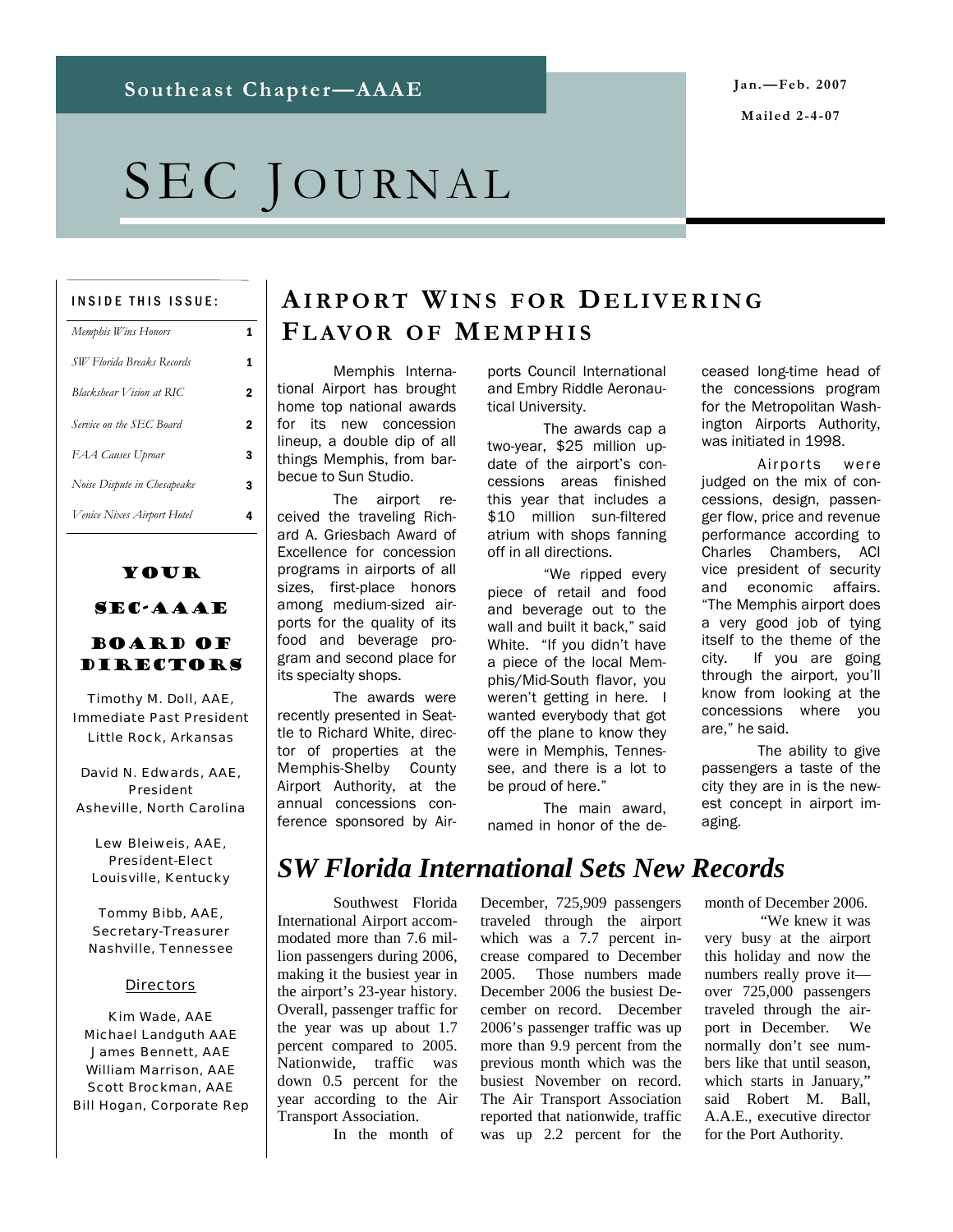# BLACKSHEAR VISION COMES TO FRUITION AT RICHMOND INTERNATIONAL AIRPORT

He was a man driven.

 The phone would ring at 10:00 pm and he would start a conversation as if you were sitting at your desk. In fact, *he was* sitting at his desk putting together the plans necessary to bring full potential to a fairly quiet little airport in Central Virginia.

 He came from New Orleans where he had put similar long range plans in motion. He brought with him a Cajun humor that was misunderstood by many and unappreciated by some.

 In his office hung a framed motto stating the Six Steps To Any Project:

- 1. Unbounded Enthusiasm
- 2. Total Disillusionment
- 3. PANIC!
- 4. Frantic Search for the Guilty
- 5. Punishment of the Innocent
- 6. Promotion of the Uninvolved

 Intended for amusement, the anecdote would eventually prove to be prophecy.

 He would do his yard work at first light starting at around 5:00 am. He needed to get it out of the way so he could get to the airport. The neighbors must have loved that.

The long hours and the

stress finally landed him in the hospital. Cardiac arrest. His wife, Sue, drove him to Chippingham Hospital where he literally died on the sidewalk at the emergency entrance to the medical facility. Doctors and a trusty external defibrillator brought him back to life. Defibrillators, attached to the walls of the terminal, would become common sights at the airport. Over time, they would be called upon and credited with saving the lives of passengers and employees.

 Standing vigil at the hospital with other airport employees and aviation officials, I eventually convinced a nurse I was a family member and I was allowed entry into ICU for a brief visit. Tubes and wires seemed to penetrate every part of his body and the room, smelling of antiseptics, was filled with strange clicks and beeps. Raising his right hand just above the sheet, he made a writing motion in the air. I reached for my Waterman and writing pad and placed the pen in his hand. Thinking I was about to receive a note saying, "I'm OK", or something similar, I was surprised to get back a "To Do List" whereupon I was dispatched back to the airport to begin checking off the completed items.

 I remember thinking not only had he pushed himself to a heart attack, maybe he was a carrier.

 He always stood up for his employees even when he probably shouldn't have. Allegiance to staff, unfortunately, did not always seem to be repaid with equal loyalty. That lack of loyalty coupled with embattlement with a 14 member airport commission probably accelerated his exit.

 Today, three-million passengers cross the threshold at Richmond International Airport and enter a beautifully upgraded and modern airport facility befitting a capitol city. It is long overdue. And the Six Steps have been completed.

 Like him or not, understand him or not, appreciate him or not, I was there and I know some of the personal and professional sacrifices he made to give a community the airport facility it so richly deserves.

And now you know, too.

 To deny a man his due is simply wrong.

\_\_\_\_\_\_\_\_\_\_\_\_\_\_\_\_\_\_\_\_\_\_\_\_\_\_\_\_\_

*Many thanks to Troy Bell for inspiring this commentary.* 

 *Ed.* 

## EVER CONSIDERED SERVICE ON THE SEC BOARD?

 Have you given any consideration to serving on the Board of Directors for the Southeast Chapter-AAAE? Each year, at least one Executive Member is placed on the Board and next year it could be you. All that is required is a letter to the Chairman of the Nominations Committee stating your interest and a letter from your superior stating that your airport will support you with the time and travel expenses required to attend the meetings. Currently, there are three to four

meetings held during a given fiscal year.

 This year's Chairman of the Nominations Committee is Tim Doll, AAE. You can contact Tim at tdoll@littlerockairport.aero for a full description on Board service.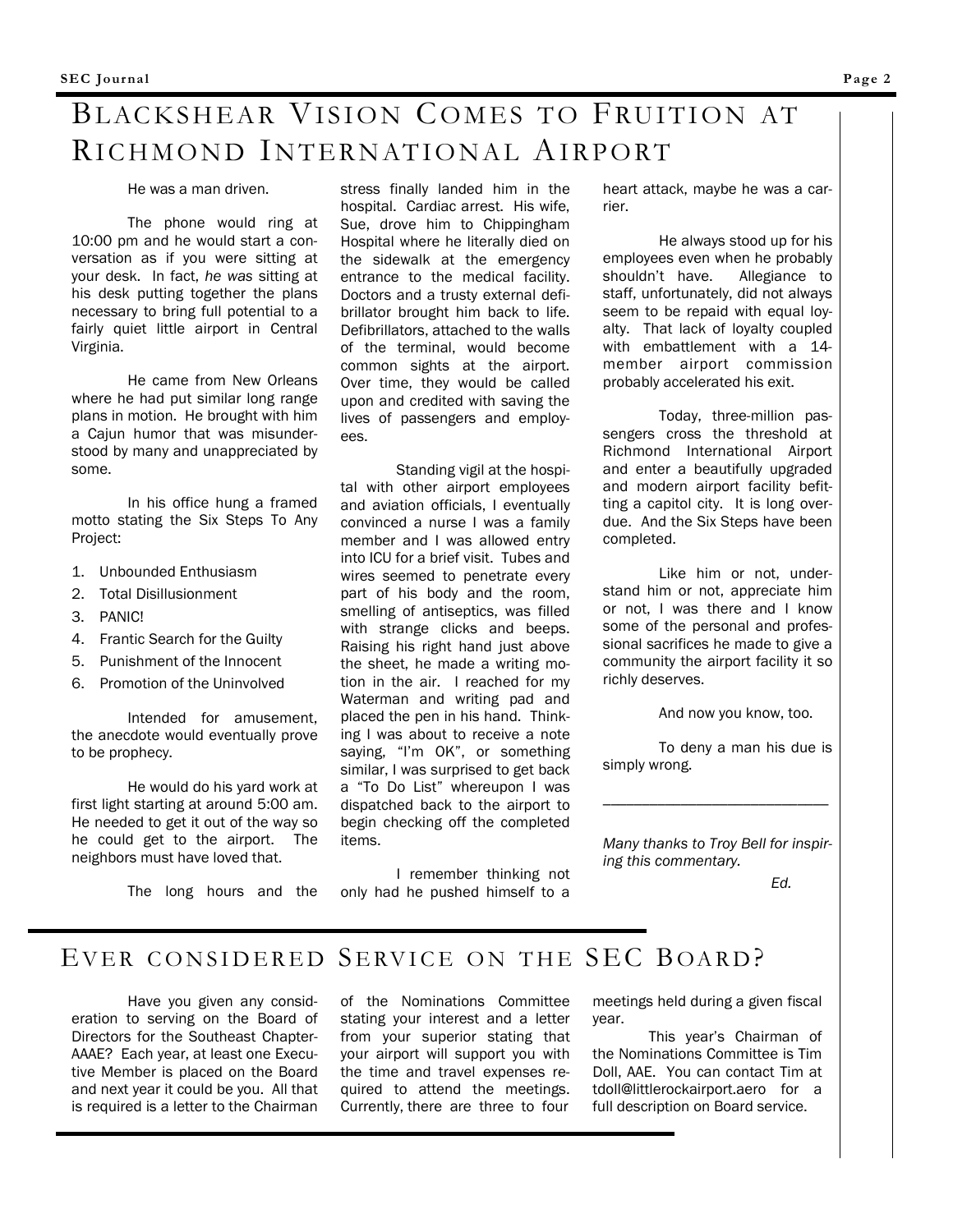# FAA CAUSES UPROAR OVER TAX

 Most airline travelers pay their 7.5 percent ticket tax and continue about their travels. Little do they realize that throughout U.S. aviation, people are gearing up for a knockdown, drag-out fight over whether and how to replace the ticket tax that generates most of the money in a \$10.2 billion aviation trust fund.

 Back when major airlines dominated the industry and people paid full fare for business travel, the ticket tax easily supported air traffic control and airports. Now, the Federal Aviation Administration sees travelers migrating to low-fare carriers, regional carriers and private aircraft. The FAA wants to overhaul its funding processes to support this new mix of air traffic.

 To explain the trend in the simplest terms, 300 people who used to cross the sky in one big plane are now likely to be divided up between the majors, the regional carriers and possibly a private aircraft or two. For the FAA and its air traffic control system, that means more blips on the radar screen, but the income source to support the work—resulting from the per passenger ticket tax—remains about the same.

 The FAA has been watching this trend for years but is pushing Con-

gress for a change now because its taxing authority expires September 30.

 "It is *the* issue for airports and aviation in general," said Frederick Piccolo, chief executive officer for the Sarasota-Bradenton International Airport.

 The potential overhaul has pitted small aircraft owners and business pilots against the airlines. The airlines want a new financing scheme that will redistribute the tax burden and allow air traffic to safely handle more aircraft. Independent aircraft owners and pilots, who pay excise taxes on fuel, tires, and oil, say the burden created by small aircraft is overstated. They have vowed to fight any new schedule of fees that they say would make the flying of small planes and jets an elitist enterprise.

 The FAA has not yet made an official proposal, but the rhetorical war is well underway.

 For example, Phil Boyer, president of the Aircraft Owners and Pilots Association, told his 409,000 members in a New Year's letter that one of his resolutions is to "Stand by to smash user fees." "User fee" is the catch-all reference to a proposal by the Air Transport Association to

end the ticket tax and redistribute the burden among all types of aviation users. The ATA wants a system of charges that "directly and proportionally" links system use with system costs.

 Right now, anyone that gases up a piston-engine plane or jet for private use pays a fuel tax, while charter or fractional jet service providers collect and pay the ticket tax. Although the smaller aircraft do pay, each blip they create on the radar screen comes with fewer passengers and fewer tax dollars to support the system.

 Now the National Business Aviation Association has joined the Aircraft Owners and Pilots Association in the fight against user fees.

 Their message is reaching members like Larry Harvell, a private pilot who flies a singleengine plane out of Sarasota-Bradenton International Airport.

 "Most pilots are aware of it and are dead-set against it," said Harvell.

 Piccolo, Chairman of Airports Council International, says the airport association is still working on its position.

## Dispute Over Noisy Planes Nears End in Chesapeake

 A long-standing fight between the Chesapeake Regional Airport and its unhappy neighbors is winding its way to conclusion in the courts.

 Airport officials contend they have done everything possible to keep airplane noise down in the area over the West Landing Estates subdivision. Homeowners who have sued the airport authority fume that low flights have destroyed the tranquil, rural atmosphere of their community.

 After a seven-day trial before Circuit Judge Randy Smith in December, attorneys for both sides wrapped up their presentations of evidence in the lead case Osipovs vs. Chesapeake Airport Authority. A ruling could come by spring.

 Neighbors claim that the airport is no longer a stagnant landing strip and has essentially taken an air easement over the homeowners property without just compensation. They filed their suits in the summer of 2004.

 "The flights directly and immediately interfere with the petitioners' use and enjoyment of their property," the lawsuit states. "These flights occur at all hours of the day and night and on all days of the week."

Although the trial ended in

December, several stages remain in the civil process.

 Patrick O'Donnell, the attorney for the Airport Authority, filed post-trial briefs this month. Attorneys from the property rights law firm of Waldo & Lyle, representing the homeowners, recently filed a response.

 Both sides will get 30 minutes to make oral arguments this month. If the court rules that the homeowners' property was unlawfully taken, a jury will be selected to determine just compensation.